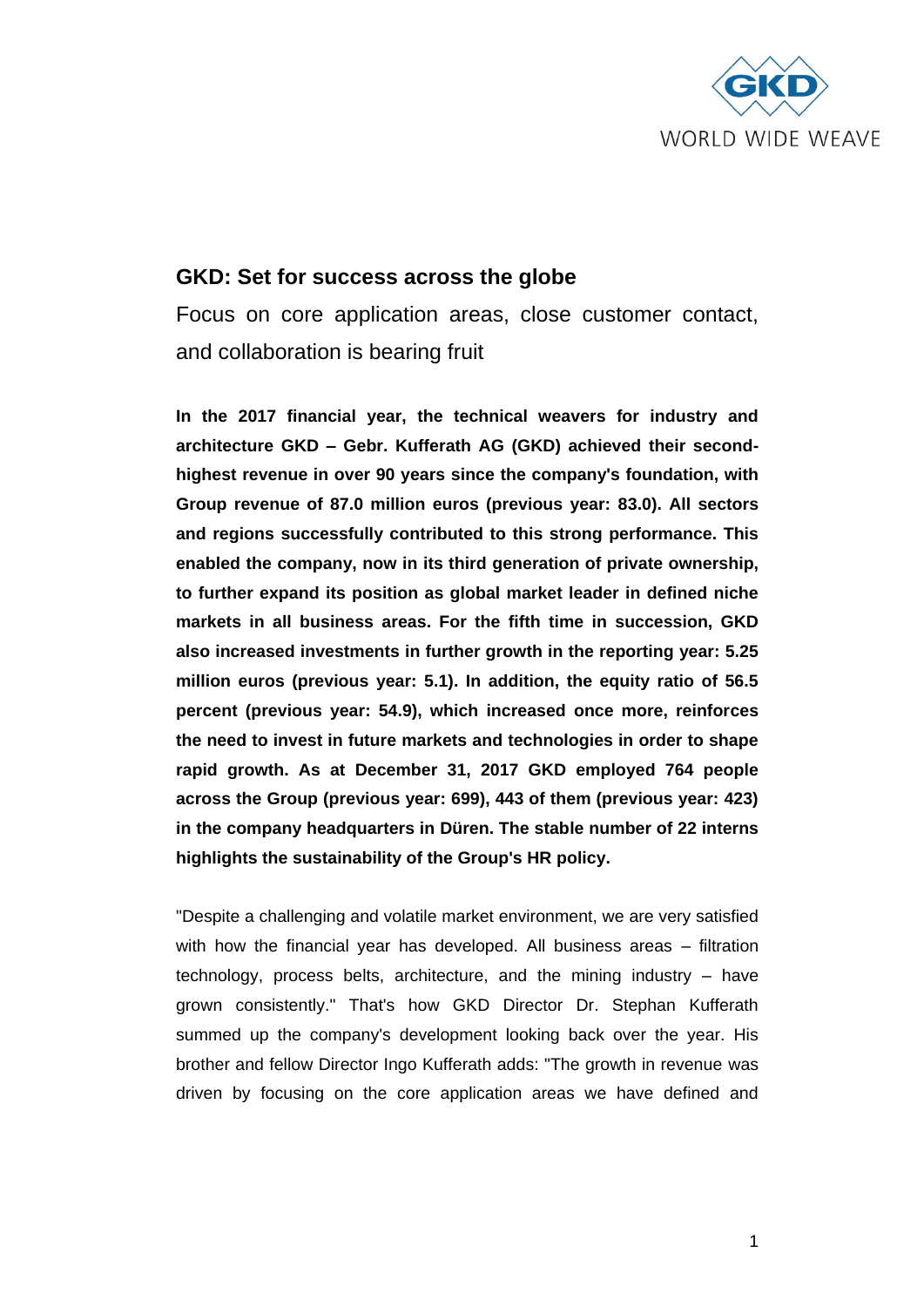

consistently expanding our global multi-platform strategy." The technical weavers specifically serve growth areas that respond to global needs such as water, food, health, mobility, and protection of the environment and resources. The range of branches in which GKD is active as a leading global niche player is accordingly broad: the automobile, chemical, electronics, timber, foodstuff, paper, pharmaceutical, and textile industries drew on the company's woven high-tech solutions in the last financial year just as much as mining, aerospace, medical and environmental technology, architecture, and design. Based on the cross-sector problem-solving competence, leadership in technology, and innovative power that have been built up over decades, GKD develops and produces products that contribute to making the world safer, cleaner, and healthier.

#### **Leading technologies as drivers in all sectors**

The strongest driver of growth in the field of filtration technology was the worldwide automotive industry, for which GKD produces a wide range of customized components for various units. There was also increased demand for innovative filter media from the family-run business in municipal and industrial water processing. Following intensive research activities in the previous years, new products generated relevant revenue here for the first time in 2017. From 2018 onward, GKD expects to see a significant revenue contribution from this application area. In the process belt sector, the usage areas of sewage sludge dewatering and nonwovens production delivered strong revenue contributions. At the same time, this business area put a production line for spiral belts into operation in this reporting year, which generated revenue from day one. Just one year later, a fully automated machine is already planned here to reinforce GKD's leadership role with this new product line. "Through innovative material combinations and constructions for the spiral belts we want to break into new business areas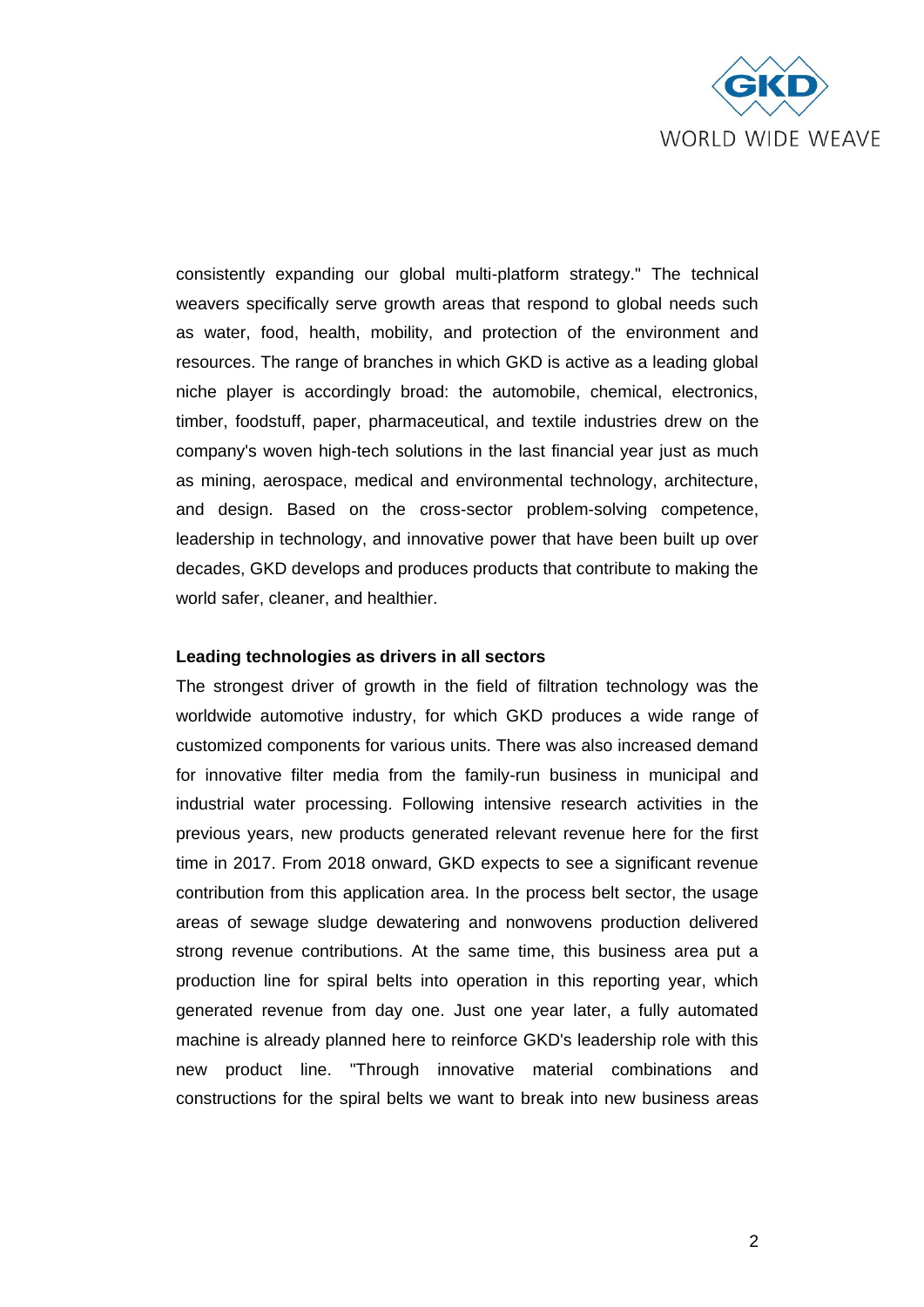

and markets in order to become the preferred technology partner in this area, too," says Stephan Kufferath. The architecture sector upheld the same aspiration in the 2017 financial year to impressive effect. It was the first, and as yet only, provider on the market to receive general building approval (abZ) for façades, suspended ceilings, and vertical fall guard protection made from stainless steel mesh from the German Institute for Structural Engineering (DIBt). For planners, installers, and builders this constitutes a significant advantage in the approval process, as it renders time-consuming and costly approval on a case-by-case basis (ZiE) redundant. The strongest revenue generator in the architecture sector in the reporting year were the acoustic ceiling systems which were developed in-house as a result of heavy investments in the preceding years. The sector also roused worldwide media interest with two major projects: in addition to the Kunsthalle Mannheim, the new company headquarters of the Chinese Internet giant Tencent provided impressive proof of innovative mesh designs. With the market launch of rollup doors and roll-up solar protection systems made from high-grade mesh with proven technology from well-known system partners, GKD also laid the foundation in 2017 for new growth in the field of architecture.

#### **Global division of labor for tailored close customer contact**

Across the Group, GKD achieved particularly strong revenue growth in Asia and Australia. At GKD India, the fine mesh platform that had been heavily expanded in 2016 and 2017 started to have an effect. It is used by the site not only to serve the Indian market, but is also one of the supporting pillars of the Group-wide global division of labor initiated in 2016. Thanks to this multiplatform strategy, GKD possesses a highly complex value added chain. GKD China developed very well at the new site in Qufu. Filtration applications in the water and sewage segments are a promising area here for 2018, too. The sales location GKD Australasia, which is still small, succeeded in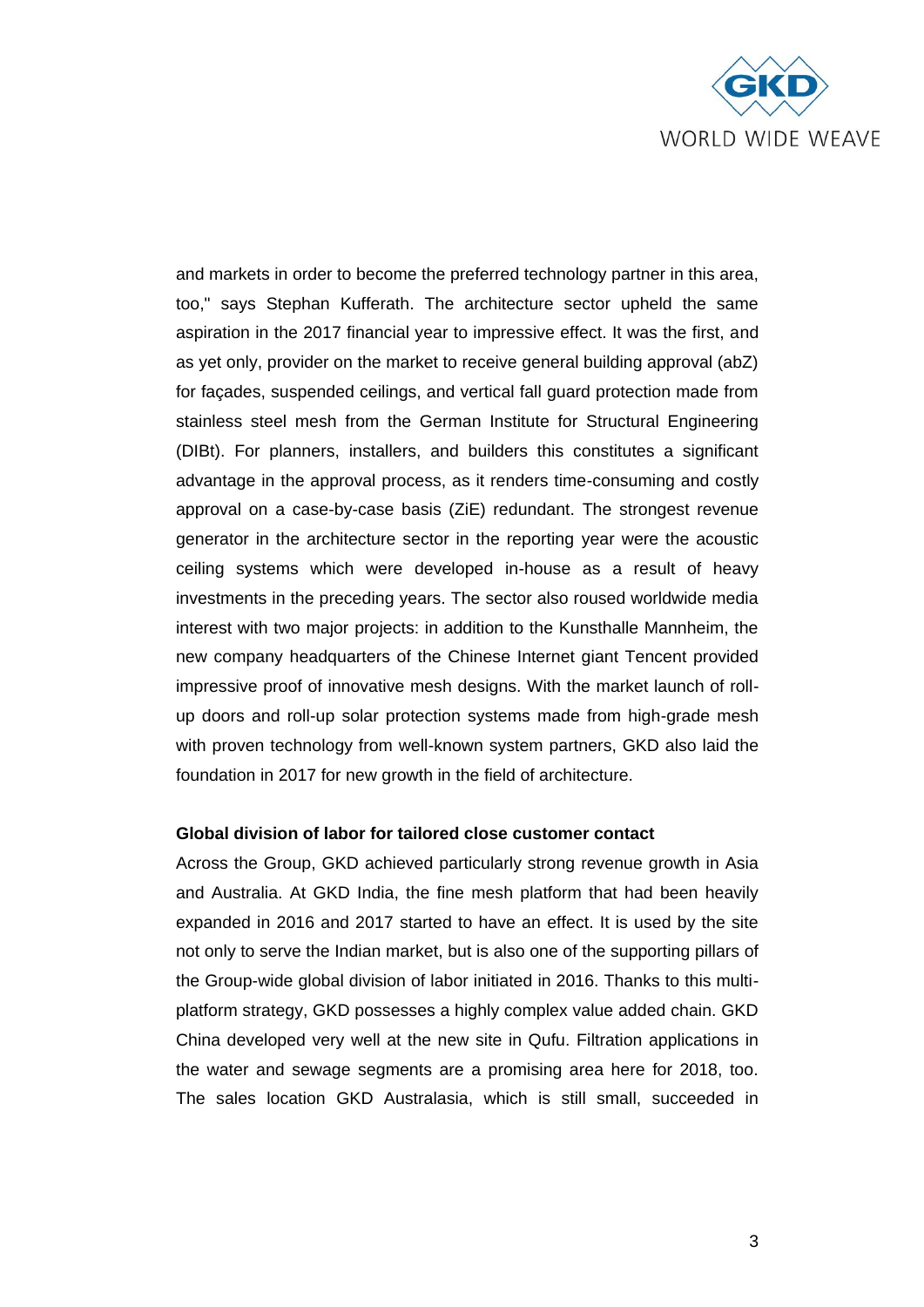

significantly improving its revenue in the last business year. This result comes primarily from products for architecture and mining. GKD Middle East met the expectations set for the site for a positive turnaround. Striking proof of this achievement takes the form of a transparent media façade in the Ministry of Education in Kuwait. The second-largest revenue generator in the GKD Group by far was GKD USA. This location recorded strong growth both in architecture and in the industrial sector. Due to the rise in the oil price, oil business also gained momentum there at the end of the reporting year. The development of GKD LatAm was exceedingly positive. With two major projects in the architecture sector in Panama and Columbia, this site in South America is able to look back on very successful sales development in 2017. However, development was not so successful at GKD South Africa. This was attributable to mining strikes in the platinum industry and meant that an upward trend wasn't recorded until the end of the year. Nevertheless, the new polyurethane flooring product lines that GKD South Africa produces for the local market developed well. In Europe GKD recorded good sales growth in the architecture sector in particular. Alongside the head office in Germany, it was France that made the biggest contribution to the positive result. As Brexit is causing a considerable reduction in the market potential GKD is able to realize in Great Britain, the company decided to close the production site there in the last business year and to serve this market, like all others in Europe with the exception of Germany, with a local sales unit as of 2018. GKD Director Stephan Kufferath sees the situation in the USA as completely different: "We are convinced that it is important for the GKD Group and the applications served to continue to increase our presence in the USA and to make strong investments there – regardless of the current political situation."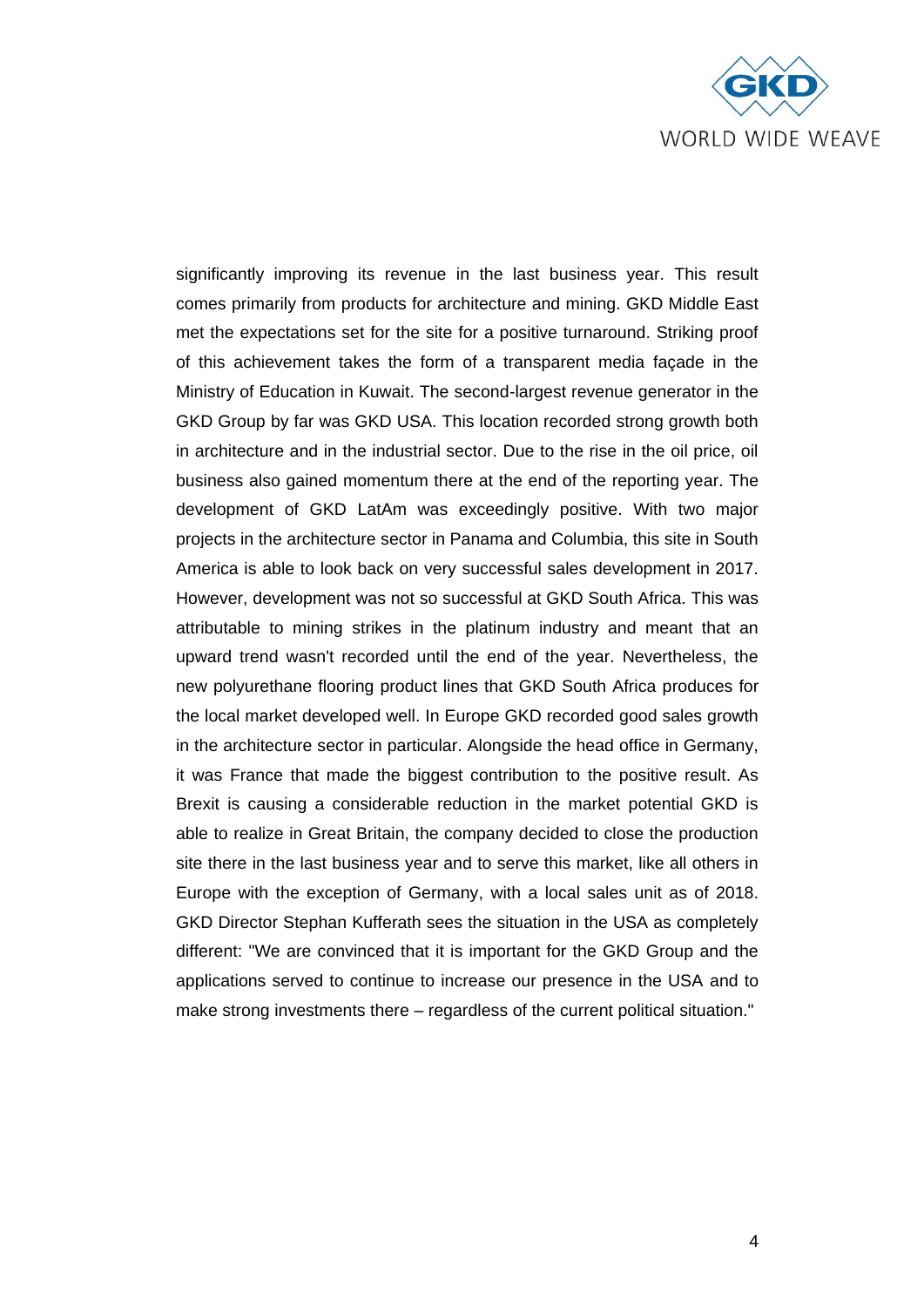

#### **Advantage increased through investment**

With investments totaling 5.2 million euros in machines, plant, and digitalization, GKD energetically drove the company's continued focus on the future in the 2017 financial year. "We don't just want to keep pace with the dramatic changes taking place in the world, we want to secure our advantage and build on it," says Ingo Kufferath. That's why GKD is consistently banking on modernizing, automating, and expanding the capacity of production. Alongside another loom for hybrid weaves, last year this included the expansion of automation, another cleanroom for the production of exhaust gas recirculation filters (EGR) for the automotive industry, new plants for manufacturing automotive products, and the setup of a complete production line for spiral belt production. In addition, GKD has been working intensely on the digital transformation of all business processes for several years. "In view of the enormous increase in the complexity of processes, structures, customer requirements, and quality requirements, we need to have a firm handle on our production and value added processes so that all information is available, evaluable, and in the process at all times," states Ingo Kufferath. It's a view that his brother shares: "There's no avoiding Big Data: more than any other factor, it is digitalization that dictates the future viability of products, processes, and companies." That's why GKD once more invested in expanding its software infrastructure in the past year. Plus, the company headquarters in Düren became the second location in the Group after GKD India to be certified in accordance with ISO 9001:2015. Certification of the remaining Group locations will be completed in the current financial year.

## **All indicators point to growth**

For 2018 GKD expects continued significant and consistent growth in all sectors in the most important of the defined target markets. Stephan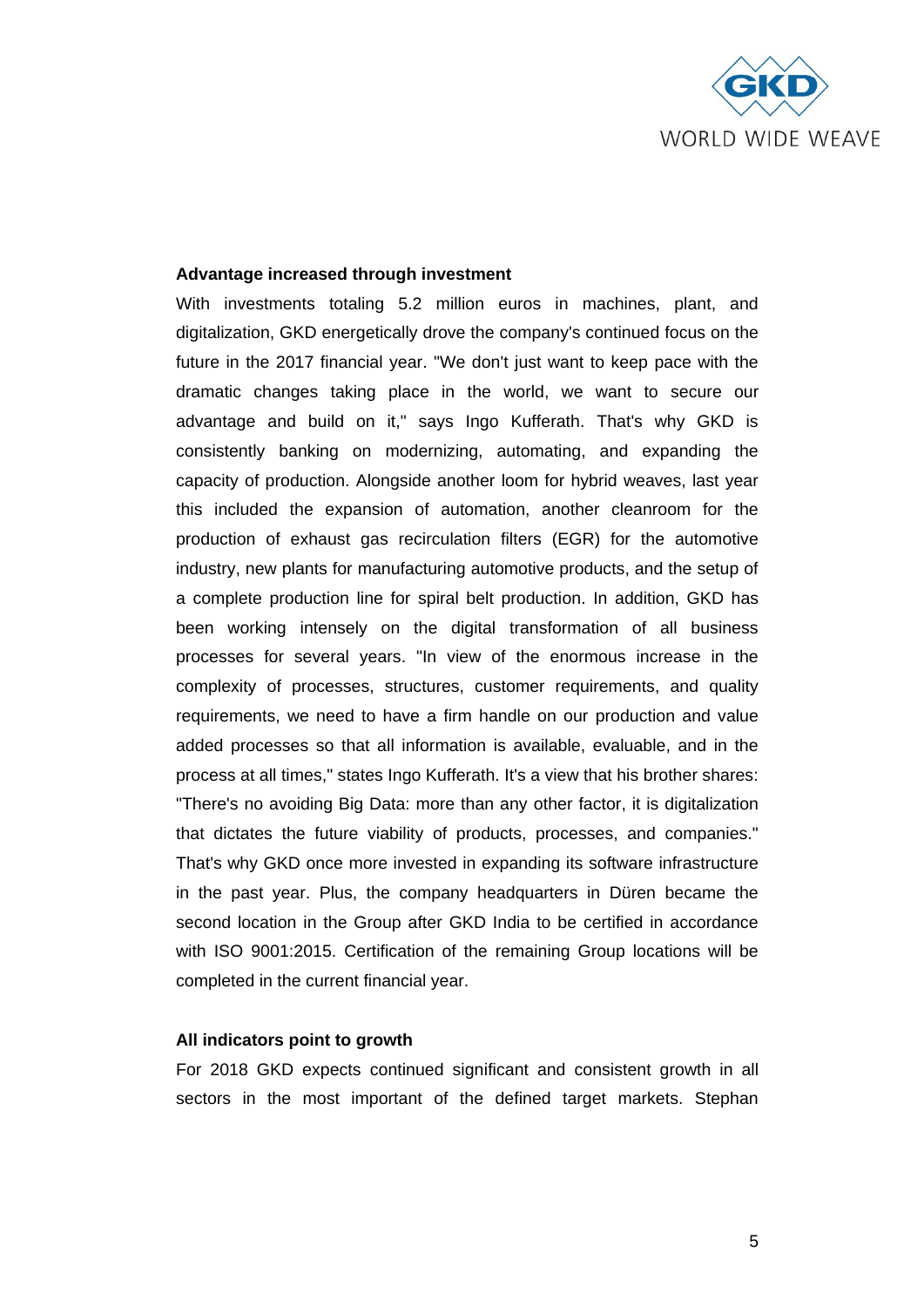

Kufferath is particularly optimistic about the locations in the USA and India. "We have achieved great progress in many projects and strategic initiatives that will continue to bear fruit," he says of his optimism. GKD is responding to the expected bettering of the second-highest revenue in the company's history achieved last year with even greater investments: in addition to further capacity expansions with machines and plant, there are also plans to expand the head office in Düren in 2018. It meets the increased demands on research and development as well as on IT to optimally focus all processes in the interest of creating benefit for customers. In this way, the family business is continuing with the strategy of sustainability in solutions, customer relations, and processes that it has pursued for almost ten decades. Because, as Ingo Kufferath adds: "On the basis of our cross-sector and cross-border collaboration, we are continuously developing new ideas, business areas, and markets. Our secret weapons for ever more flexible solutions to new customer requirements are our close customer contact and speed of response."

*10.853 characters incl. spaces*

### **GKD – WORLD WIDE WEAVE**

As a privately owned technical weaver, GKD - Gebr. Kufferath AG is the world market leader in metal, synthetic and spiral mesh solutions. Four independent business divisions bundle their expertise under one roof: Industrial Mesh (woven metal mesh and filter solutions), Process Belts (belts made of mesh and spirals), Architectural meshes (façades, safety and interior design made of metal fabrics) and Mediamesh® (Transparent media façades). With its headquarter in Germany and five other facilities in the US, South Africa, China, India and Chile – as well as its branches in France,